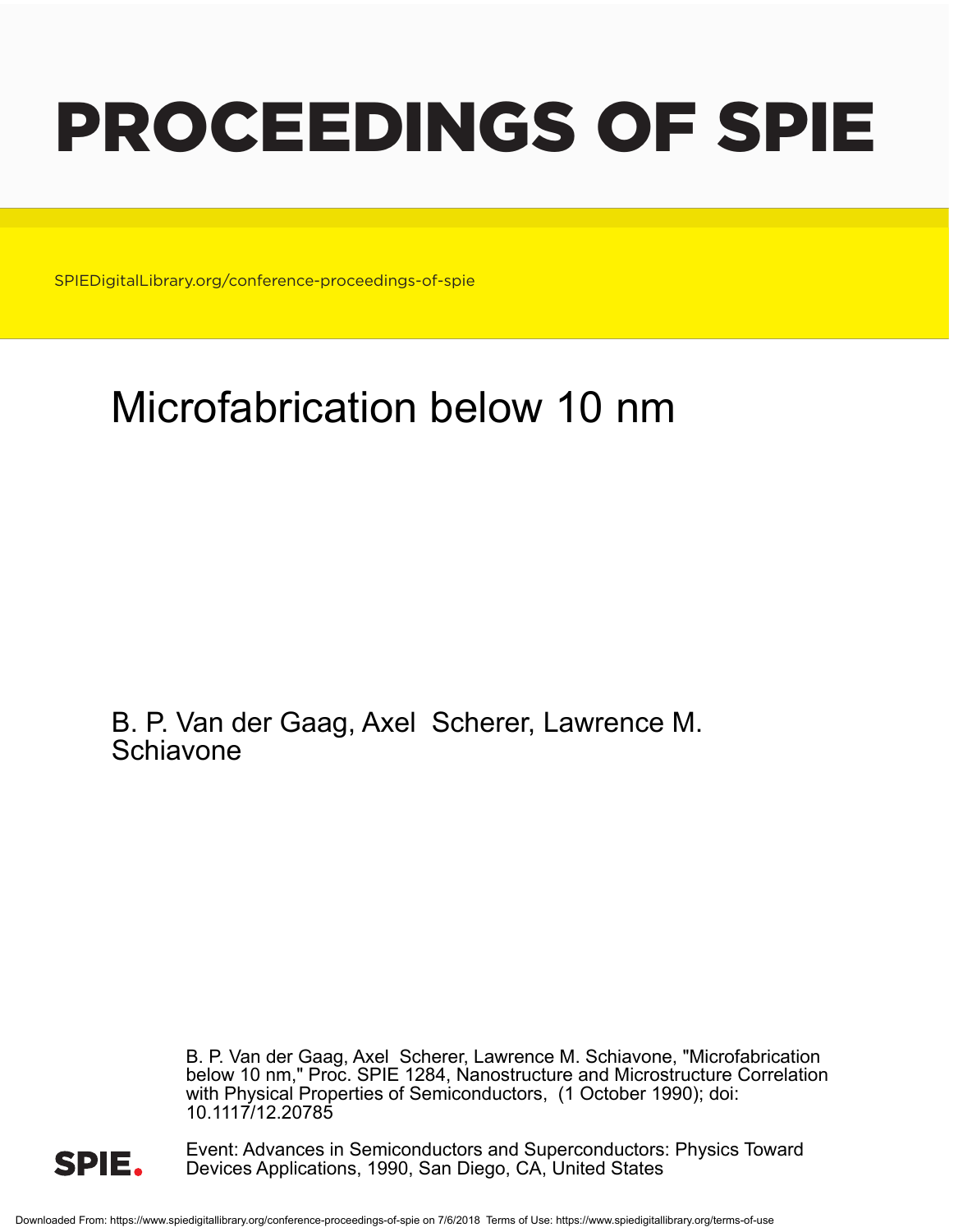Microfabrication below 10 nanometers.

B.P. Van der Gaag, A. Scherer and L.M. Schiavone

Beilcore Red Bank, New Jersey 07701

# ABSTRACT

We describe a new electron beam lithography method for producing structures with lateral sizes smaller than the incident beam diameter. These patterns are transferred into GaAs/A1GaAs, InGaAs/GaAs and InGaAs/InP quantum well heterostructures using chemically assisted ion beam etching, thereby forming uniform arrays of pillars with lateral dimensions at or below 10 nm. To correlate the sizes of such structures with our exposure and development conditions, reflection electron microscopy observations are used.

# 1. INTRODUCTION

The minimum size of structures obtainable through electron beam lithography has traditionally been limited by the incident beam diameter. Proximity effects from backscattered electrons, forward scattering and generation of low-energy secondary electrons have reduced this resolution further, and prevented uniform arrays of structures with dimensions less than 20 nm to be patterned on thick<br>substrates. Such problems have previously been avoided by increasing the energy of the electron beam<sup>1,2</sup>, reducing the thickness of the resist and substrate<sup>3-5</sup>, or employing inorganic or contamination lithography schemes. Alternatively, very low energy  $( $1$  kV) electron beam$ exposure have been used to suppress the backscattered electron contribution to the exposure dose. However, such solutions are often inadequate for pattern transfer, since poor resist profiles and mask durabilty pose serious limitations to the resolution attainable with these techniques. We describe here an alternative lithography technique which allows us to reproducibly pattern uniform arrays of structures with lateral dimensions smaller than the incident electron beam diameter.

# 2. PROCEDURE

InGaAs/GaAs, GaAs/A1GaAs and InGaAs/InP quantum well heterostructures were coated with a bi-level resist consisting of polymethylmethacrylate (PMMA) dissolved in chlorobenzene. First, a 150 nm thick low molecular weight (100k) PMMA coating was deposited and baked at 160°C for 24 hours (Fig.1). This film was then covered with a 100 nm high-molecular weight PMMA (950k) layer. The resulting bi-level resist was baked for an additional 24 hours at  $160^{\circ}$ C. 100  $\mu$ m square arrays of dots were then exposed in an electron beam lithography system at 25 kV using 100 pA beam current. These patterns were developed in a 3:7 cellusolve:methanol mixture, and rinsed with isopropyl alcohol. A high resolution  $A1SrF<sub>2</sub>$  mask<sup>6</sup> was then thermally evaporated at  $5x10^{-6}$  Torr, and lifted off in dichloromethane. The ion etch mask was transferred into the heterostructure layers by using chemically assisted ion beam etching (CAIBE)<sup>7</sup> or reactive ion etching (RIE).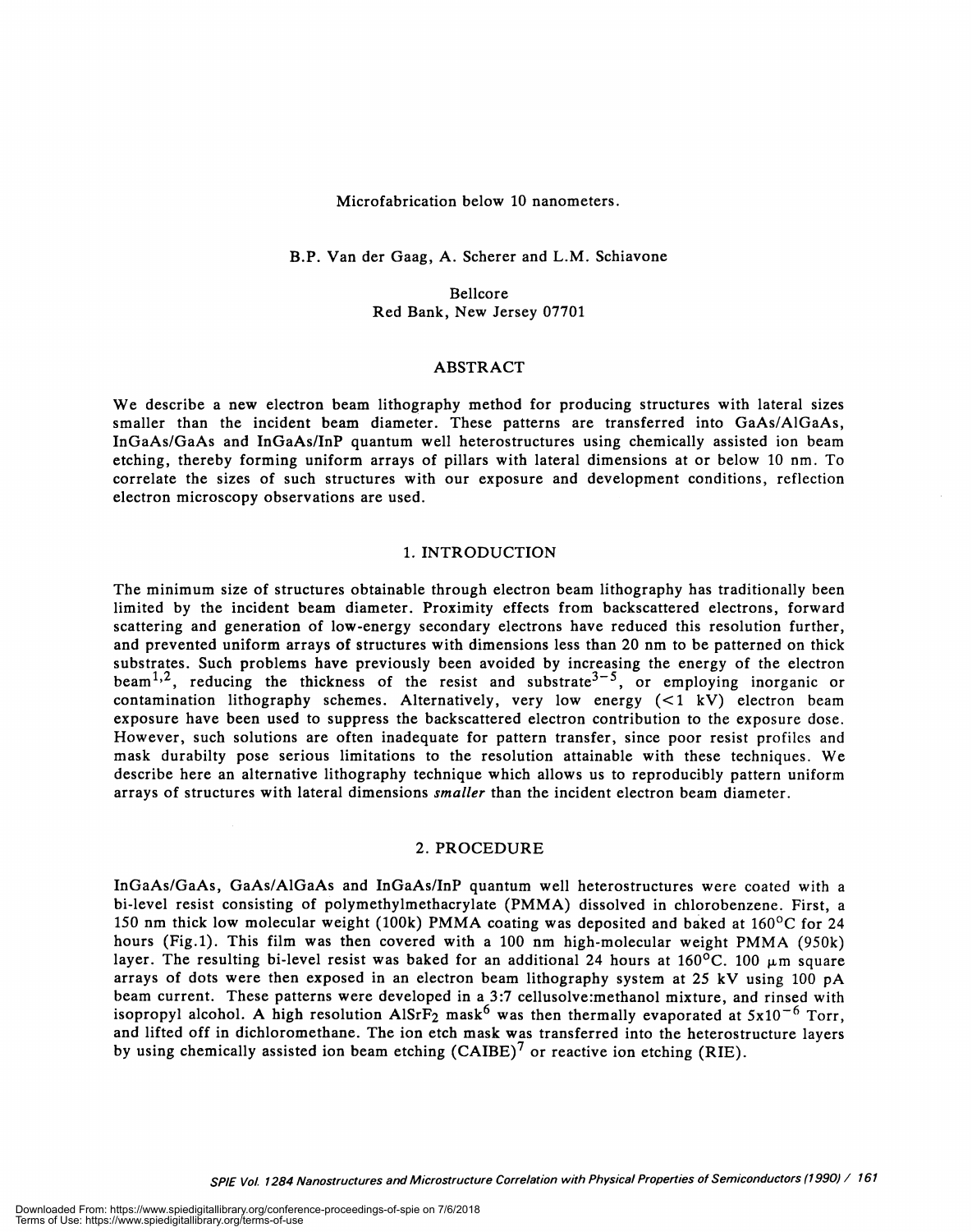# BEAM SPACING



Fig.1. Lithography process using high contrast bi-level PMMA resist. Fig.2. Schematic showing the effect of varying the inter-beam separation of a 2 x 2 overlapping electron beam matrix.

# 3. RESULTS AND DISCUSSION

# 3.1 Overlap patterning

By overlapping a 2 x 2 matrix of electron beams (Fig.2), each contributing a quarter of the total exposure dose, and only developing their intersecting areas in our high contrast bi-level resist, we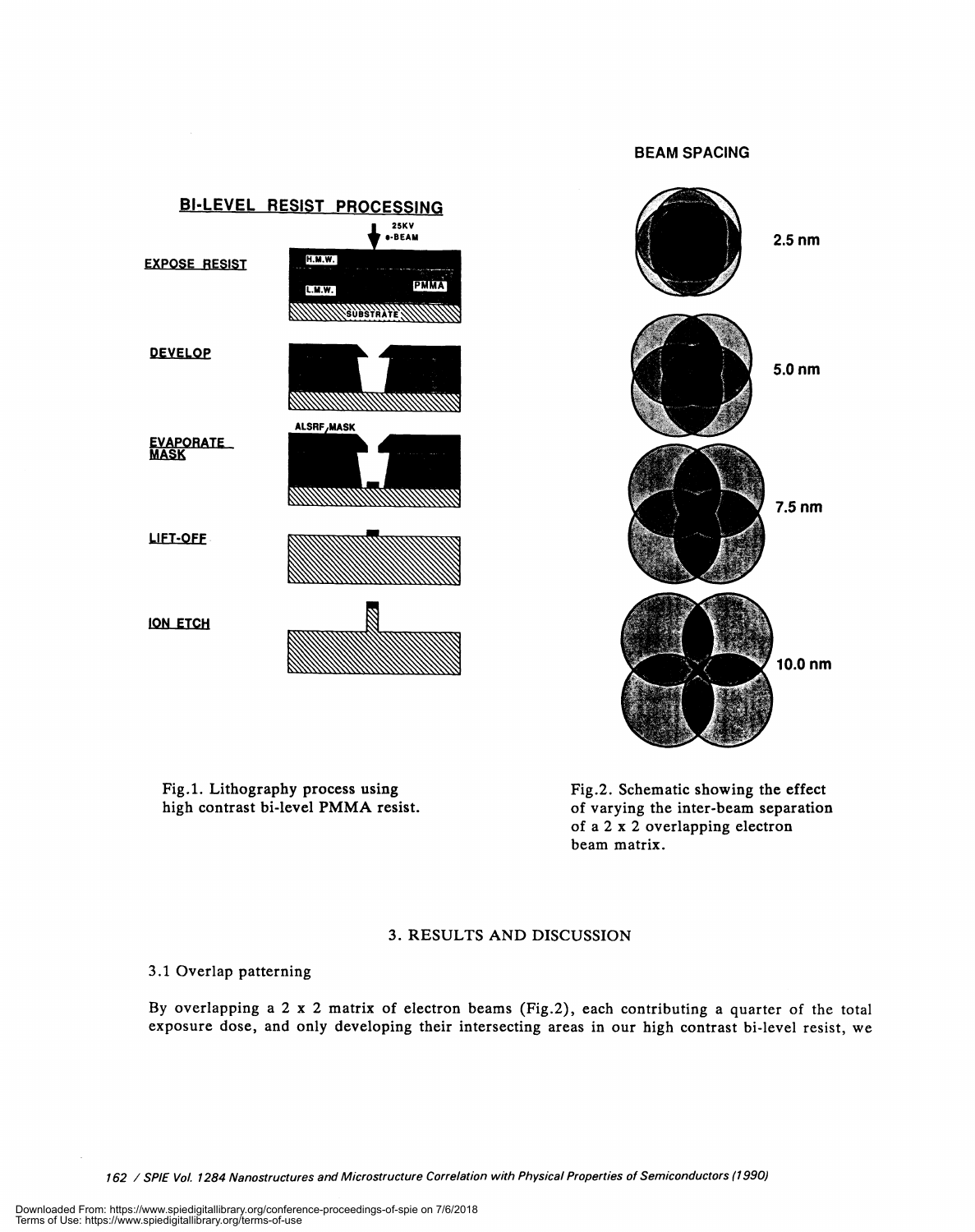

Fig.3. Lateral dimensions of structures defined by the intersection of a 2x2 matrix of electron beams as a function of their spacing. Each curve represents a different exposure dose.



Fig.4. Size versus electron dose (in total femtocoulombs delivered to the 2x2 matrix) curves of structures defined by the overlapping a 2x2 matrix of electron beams separated by 7.5 nm.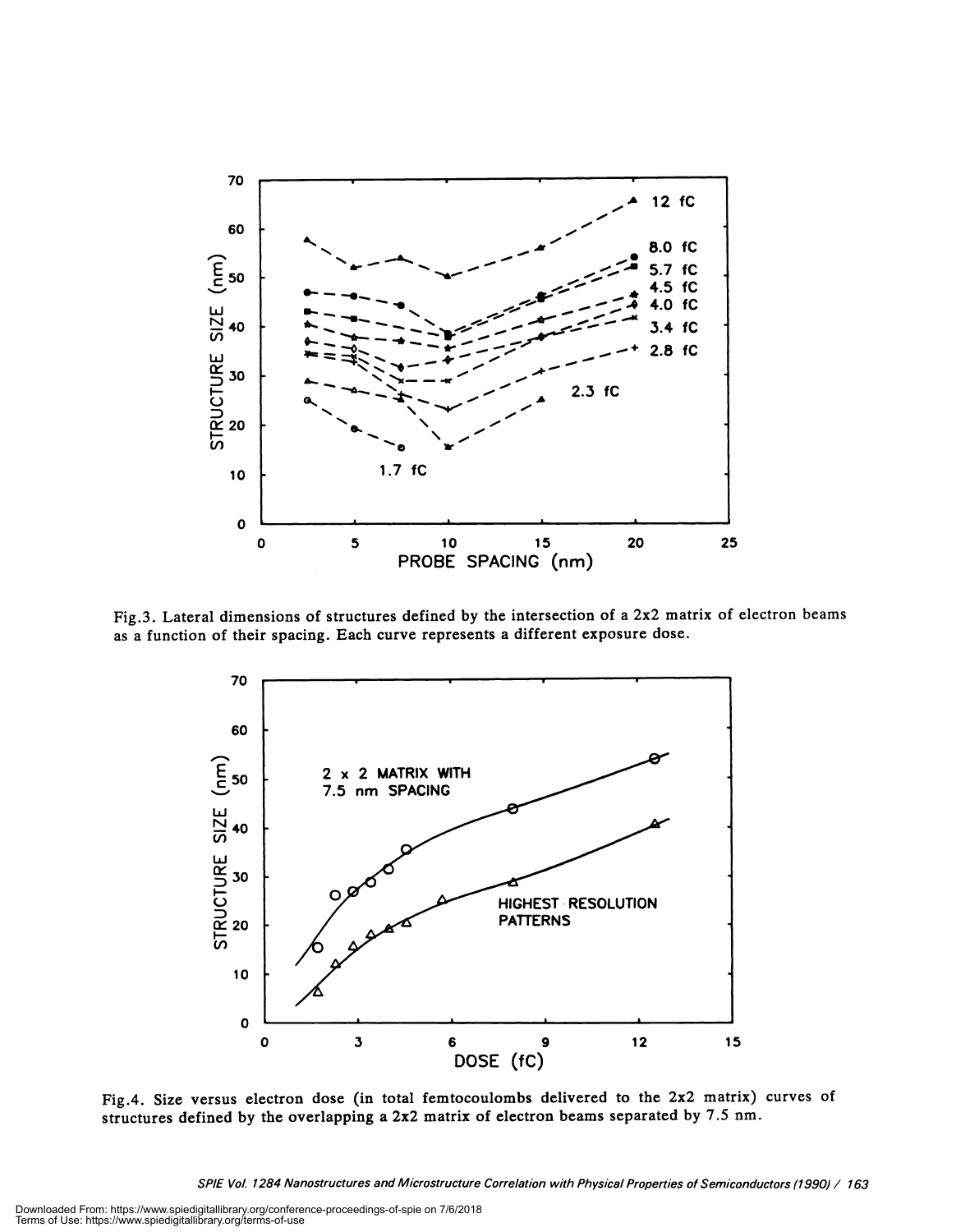pattern and lift off amorphous fluoride masks on the epitaxially grown heterostructure material. By systematically varying the distance between these beams, this overlap area can be minimized, and the structural width reduced. Figure 3 shows the effect of such a variation of the inter-beam distance on the structure size for a variety of exposure doses. This plot shows that the smallest structures are obtained when the beams are spaced 10 nm apart. For standard bilevel resist processing, dimensions below 15 nm are reproducibly obtained using this intersection method. When the resist thickness and baking procedure are optimized, this dimension can be substantially reduced. In Figure 4, we show the influence of resist baking time on the dose versus size curve. Long baking times are used to enhance the contrast of the bi-level resist, and 7nm features can be obtained.

# 3.2 Models describing the intensity profile

To model this overlap technique, both the incident beam intensity profile and the generation of secondary electrons in the resist have to be taken into account. We accomplish this by using discs of uniform secondary electron dose superimposed on a two-dimensional gaussean primary electron beam profile. In this calculation, the beam diameter is described by the  $4\sigma$  standard deviation of the Gaussean curve, whereas the secondary electron interaction volume is approximated by a uniformly exposed disc. To explain the data presented in Figure 3, these two functions are included in a twodimensional model which describes the electron exposure intensity profile formed by the interaction of four electron beams. We can reproduce the experimentally observed trends by using an incident beam diameter of 10 nm and an effective secondary electron interaction radius of 10 nm. The overlapped intensity profile for a variety of beam spacings is shown by Figure 5, and the smallest structures are again obtained when the four incident beams are separated by 10 nm. This coincides with the minimum sizes of the experimentally measured etched structures described earlier. From this simple model, we also find that well defined overlap regions are only predicted when the incident beam is well focussed, i.e.,  $\sigma$  is minimized in the Gaussean function, which agrees with our experimental data.



Fig.5. Modeled crossectional intensity profile through the center of a 2x2 matrix of beams as a function of the inter-beam separation, d. We calculate the exposure intensity for a 10 nm incident beam diameter with a 10 nm secondary electron interaction radius.

164 / SPIE Vol. 1284 Nanostructures and Microstructure Correlation with Physical Properties of Semiconductors (1990)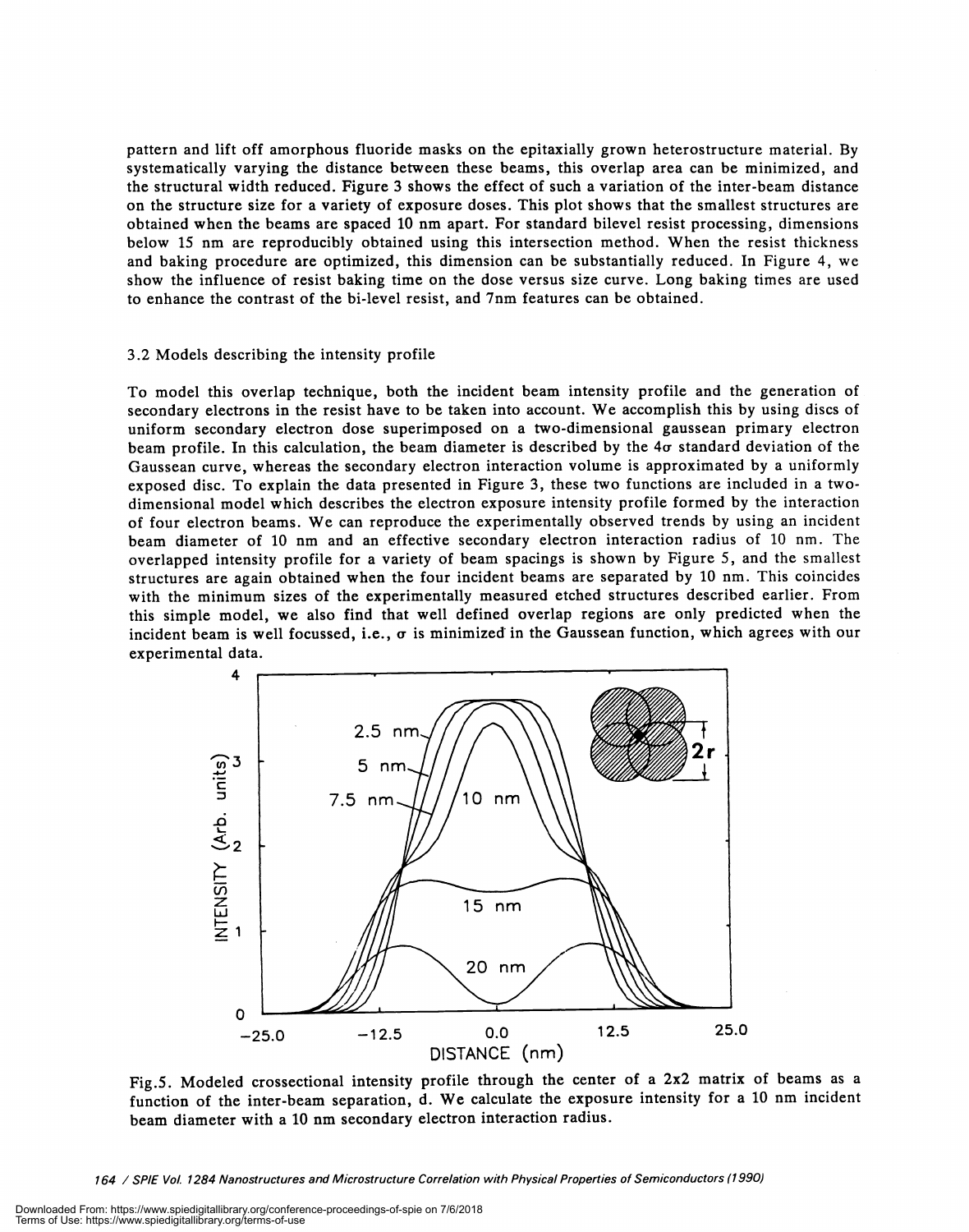# 3.3 Nanofabrication of pillars and holes

High-resolution etch masks defined by electron beam lithography were transferred into GaAs/AlGaAs, InGaAs/GaAs and InGaAs/InP quantum well material. This was accomplished by CAIBE. During this pattern transfer process, we use a 1 kV Xe+ beam assisted by  $Cl_2$  gas jets directed onto the sample surface. If a single 25 kV electron beam with a diameter of approximately 10 nm is used to define such structures in GaAs/AlGaAs heterostructures, the minimum attainable feature size is typically limited to above 30 nm. Figure 6 shows a reflection electron microscope (REM) image of such structures, in which the 10 nm wide quantum wells were used as internal standard to measure the widths of our structures. In order to observe quantum confinement effects, however, the structural widths have to be further reduced.

We accomplish this using our overlap patterning technique, which allows us to microfabricate the 10 nm wide structures shown in Figure 7. For these structures, a 2 x 2 matrix of electron beams was spaced 7.5 nm apart to expose the resist, which was developed for 10 seconds. The widths of these pillars can be varied from 7 nm (Fig.8a) to 15 nm (Fig.8b) by doubling the total electron exposure dose provided in the four beams from 1.5 to 3.0 femtocoulombs. The width of these structures depends primarily on the forward scattering of the incident beam and secondary electron generation in the resist, since the lift-off resolution is determined by an approximately 10 nm wide opening 250 nm above the substrate. Thus, although the back-scattered electron "proximity effect" from the substrate influences the overall electron exposure dose, it does not significantly change our pattern resolution. We can therefore use our overlap patterning technique, with the same inter-beam spacing, on a variety of substrates. Figure 9 shows quantum confined structures etched out of InP/InGaAs material. Here, the original mask width was approximately 25 nm, which is increased to 40 nm at the 20 nm InGaAs well, which is clearly visible in both bright-field and dark-field images.



Fig.6. Reflection electron micrograph showing 45 nm wide pillars etched into GaAs/AlGaAs material.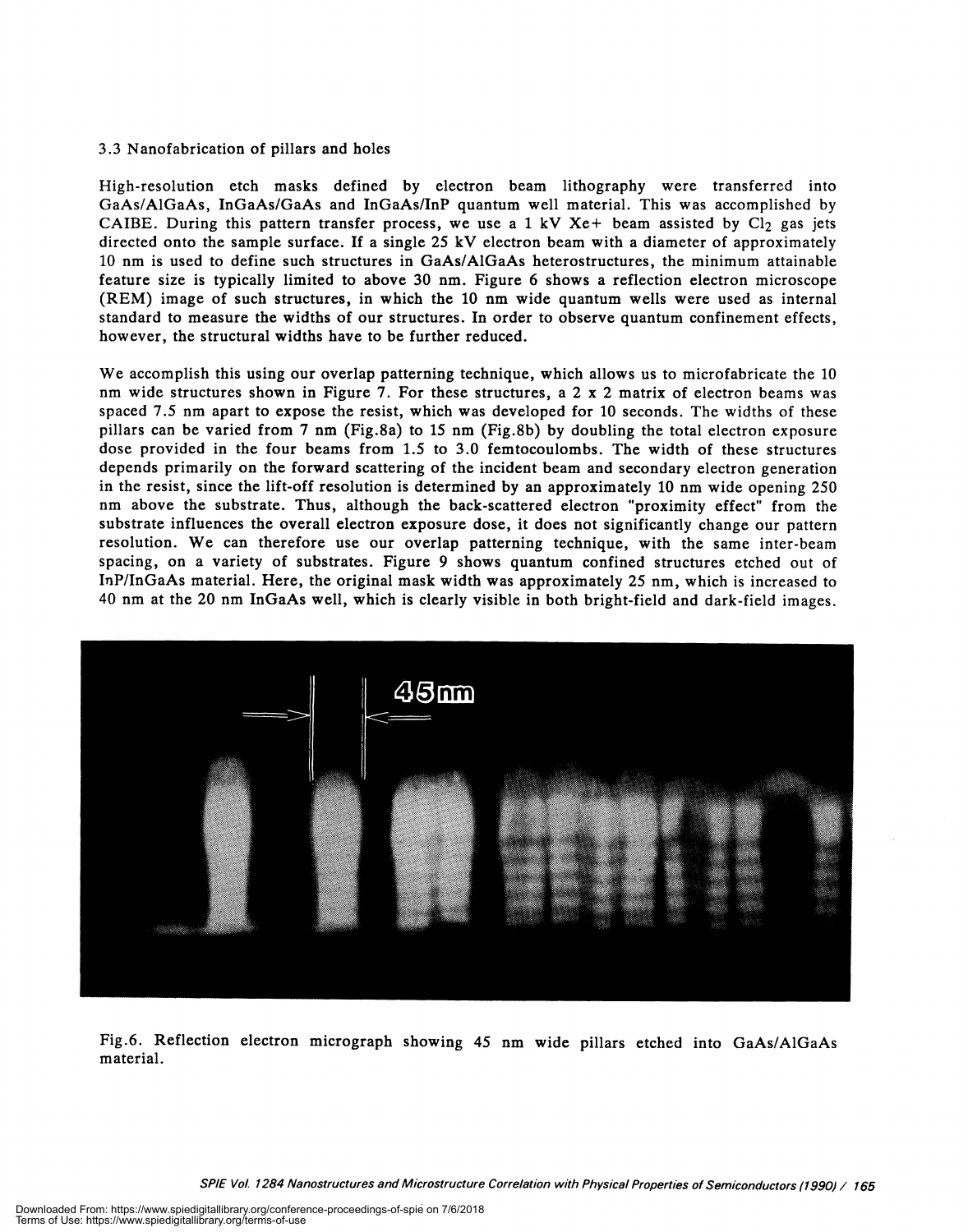

Fig.7. SEM micrograph of 10 nm wide structures etched with a 10:1 aspect ratio in InGaAs/GaAs strained layer wells.



Fig.8. REM images of 7 and 15 nm wide structures etched from GaAs/A1GaAs heterostructures.

166 / SPIE Vol. 1284 Nanostructures and Microstructure Correlation with Physical Properties of Semiconductors (1990)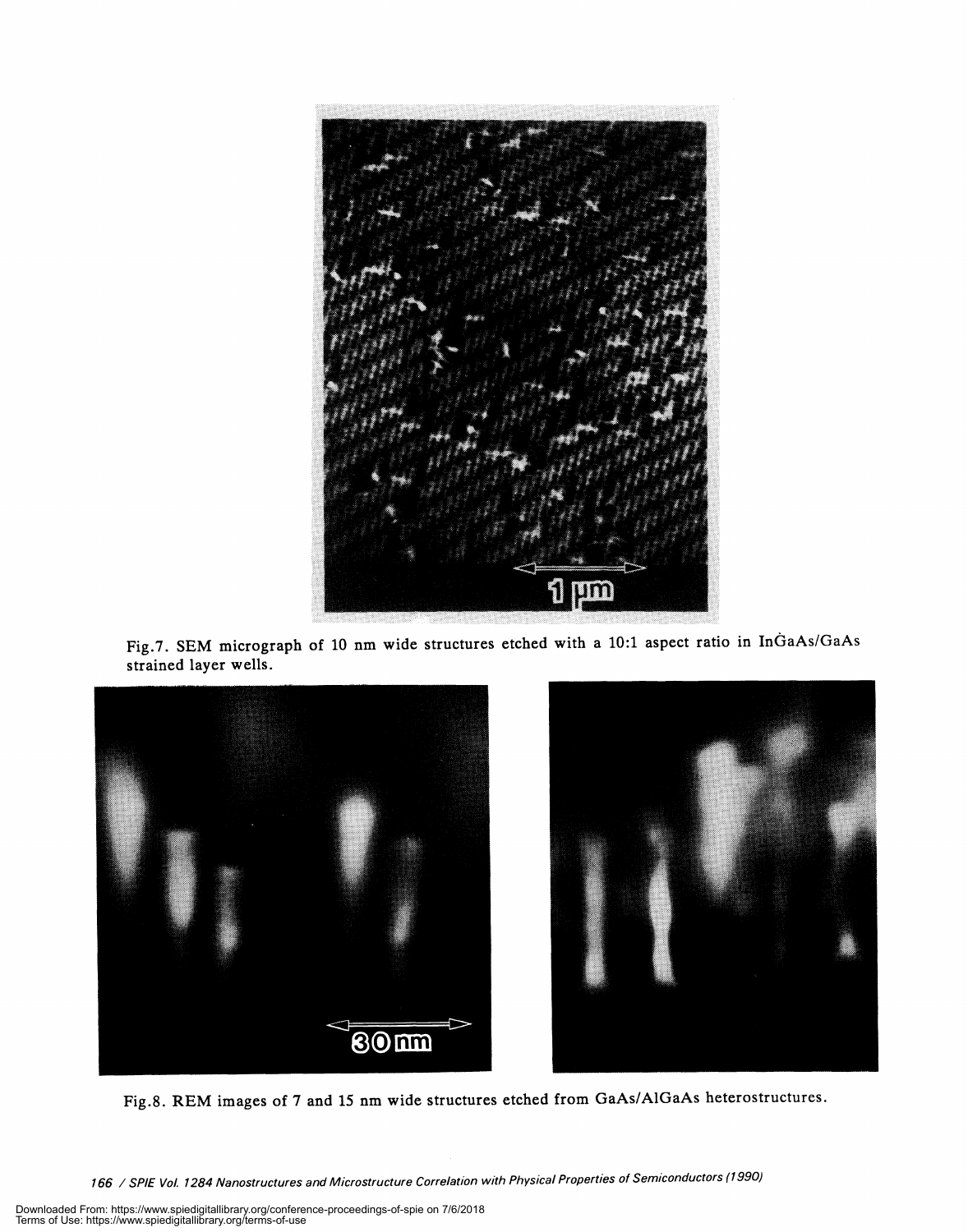



Fig.9. Bright and dark-field electron micrographs and corresponding SEM micrograph showing a 20 nm InGaAs quantum well grown on InP.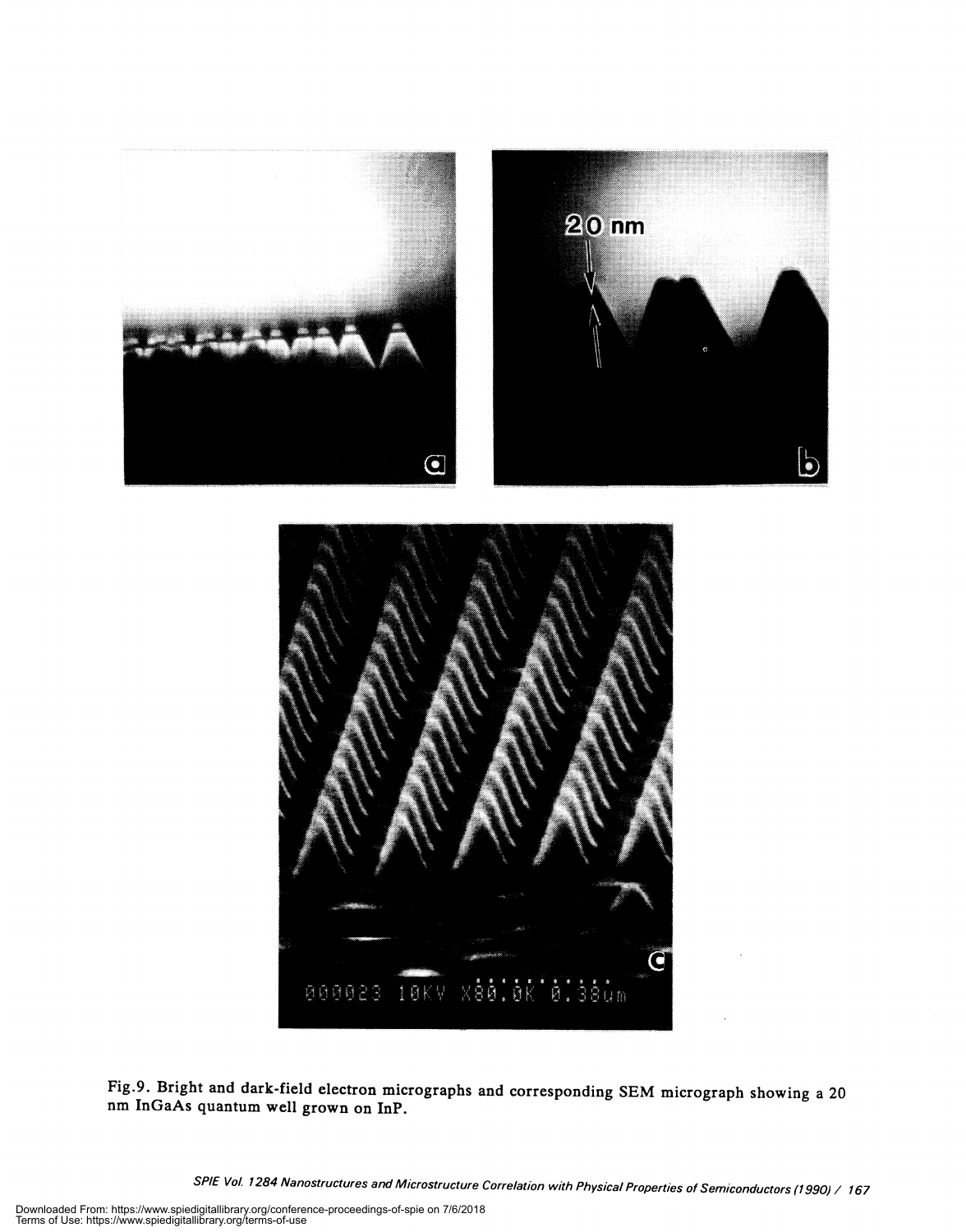These REM micrographs reveal that, in InP, the ultimate pattern resolution is still mainly limited by the poor anisotropy of our ion etching conditions, and not the lithography.

Surface recombination and ion damage pose severe limitations on the minimum useful sizes of structures etched out of 111-V semiconductor materials. These limitations can be avoided by regrowth<sup>8</sup> of epitaxial AlGaAs on the sidewalls of patterned structures and passivation<sup>9</sup> with sulfur or selenium based salts. Alternatively, changing materials systems<sup>10</sup> from GaAs/AlGaAs to InGaAs/InP has been successful ways of reducing surface recombination problems inherent to GaAs microstructures. Instead of etching pillars containing quantum wells out of grown heterostructures, we can also prepare a substrate by etching <30 nm holes using PMMA directly as an etch mask, and then epitaxially grow on this textured substrate to form quantum confined structures. Similarly, we can deliberately create periodic potentials or scattering centers by using the PMMA resist as a selective ion exposure mask on high mobility two-dimensional electron gas material. REM images taken from both 12 nm wide GaAs/AlGaAs quantum well pillars as well as a crossection of 30 nm wide holes etched into such superlattice material, shown in Figure 10, demonstrate that the highresolution lithography in the PMMA can be directly transferred into the superlattice structure without a lift-off process. Bi-level PMMA resist therefore serves not only as a high-resolution liftoff resist, but is also suitable as a durable etch mask<sup>11</sup>.



Fig.10 REM image of lOnm wide pillars and dark-field TEM image of 30 nm wide holes etched into GaAs/A1GaAs quantum well material.